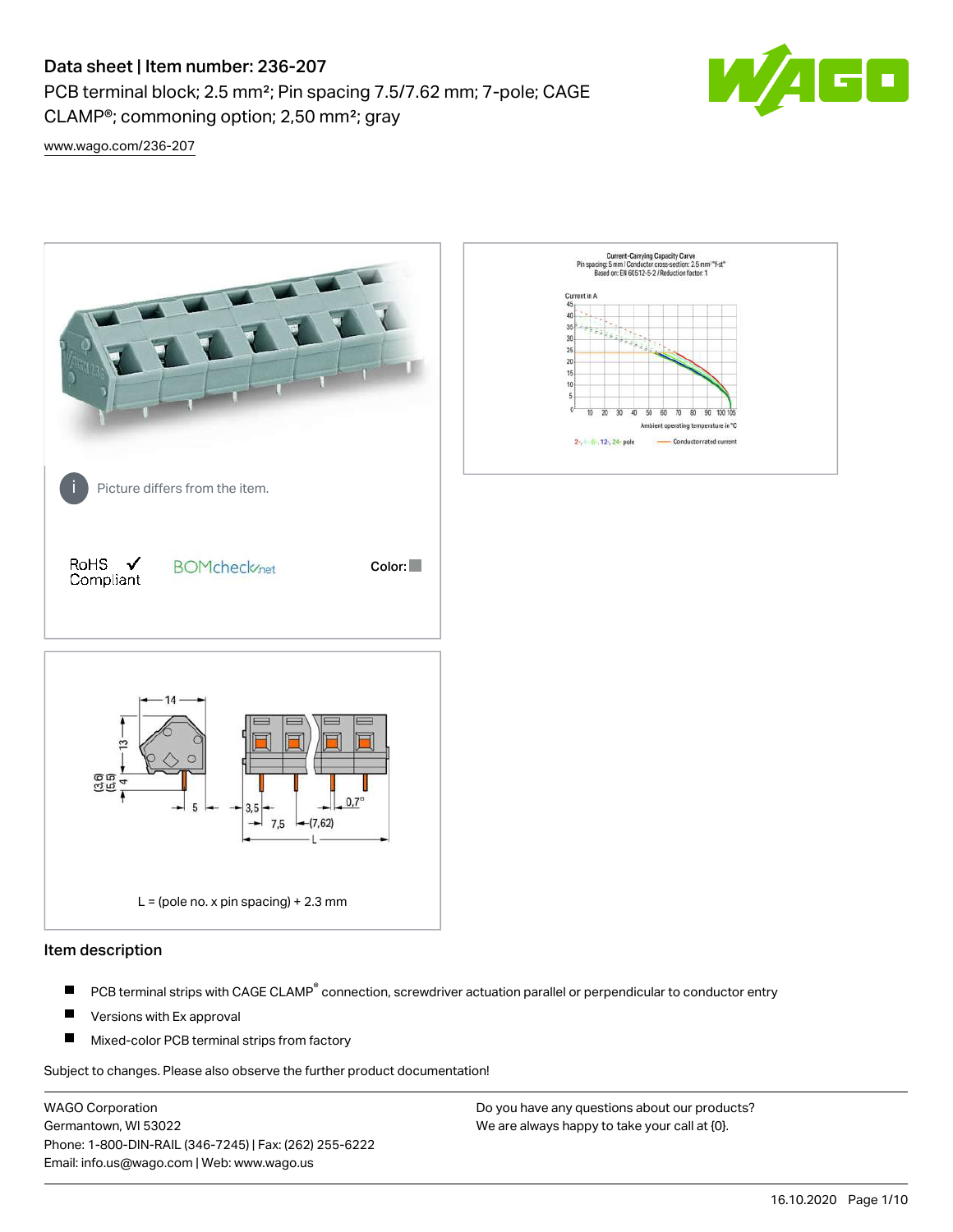

- $\blacksquare$ Operating tools for factory wiring
- $\blacksquare$ 45° conductor entry angle permits a wide range of applications and wiring options
- $\blacksquare$ Set to metric or inch pin spacing by compressing PCB terminal strips or pulling them apart

## Data

# Electrical data

#### Ratings per IEC/EN 60664-1

| Ratings per                 | IEC/EN 60664-1                                                        |
|-----------------------------|-----------------------------------------------------------------------|
| Rated voltage (III / 3)     | 400 V                                                                 |
| Rated surge voltage (III/3) | 6 <sub>kV</sub>                                                       |
| Rated voltage (III/2)       | 630 V                                                                 |
| Rated surge voltage (III/2) | 6 <sub>k</sub> V                                                      |
| Nominal voltage (II/2)      | 1000V                                                                 |
| Rated surge voltage (II/2)  | 6 kV                                                                  |
| Rated current               | 24 A                                                                  |
| Legend (ratings)            | $(III / 2)$ $\triangle$ Overvoltage category III / Pollution degree 2 |

## Ratings per UL 1059

| Approvals per                  | UL 1059 |
|--------------------------------|---------|
| Rated voltage UL (Use Group B) | 300 V   |
| Rated current UL (Use Group B) | 15 A    |
| Rated voltage UL (Use Group D) | 300 V   |
| Rated current UL (Use Group D) | 10 A    |

## Ratings per CSA

| Approvals per                   | CSA   |
|---------------------------------|-------|
| Rated voltage CSA (Use Group B) | 300 V |
| Rated current CSA (Use Group B) | 15 A  |
| Rated voltage CSA (Use Group D) | 300 V |
| Rated current CSA (Use Group D) | 10 A  |

## Connection data

| Connection technology | CAGE CLAMP <sup>®</sup>                 |
|-----------------------|-----------------------------------------|
| Actuation type        | Operating tool                          |
| Solid conductor       | $0.08$ 2.5 mm <sup>2</sup> / 28  12 AWG |

Subject to changes. Please also observe the further product documentation!

| <b>WAGO Corporation</b>                                | Do you have any questions about our products? |
|--------------------------------------------------------|-----------------------------------------------|
| Germantown, WI 53022                                   | We are always happy to take your call at {0}. |
| Phone: 1-800-DIN-RAIL (346-7245)   Fax: (262) 255-6222 |                                               |
| Email: info.us@wago.com   Web: www.wago.us             |                                               |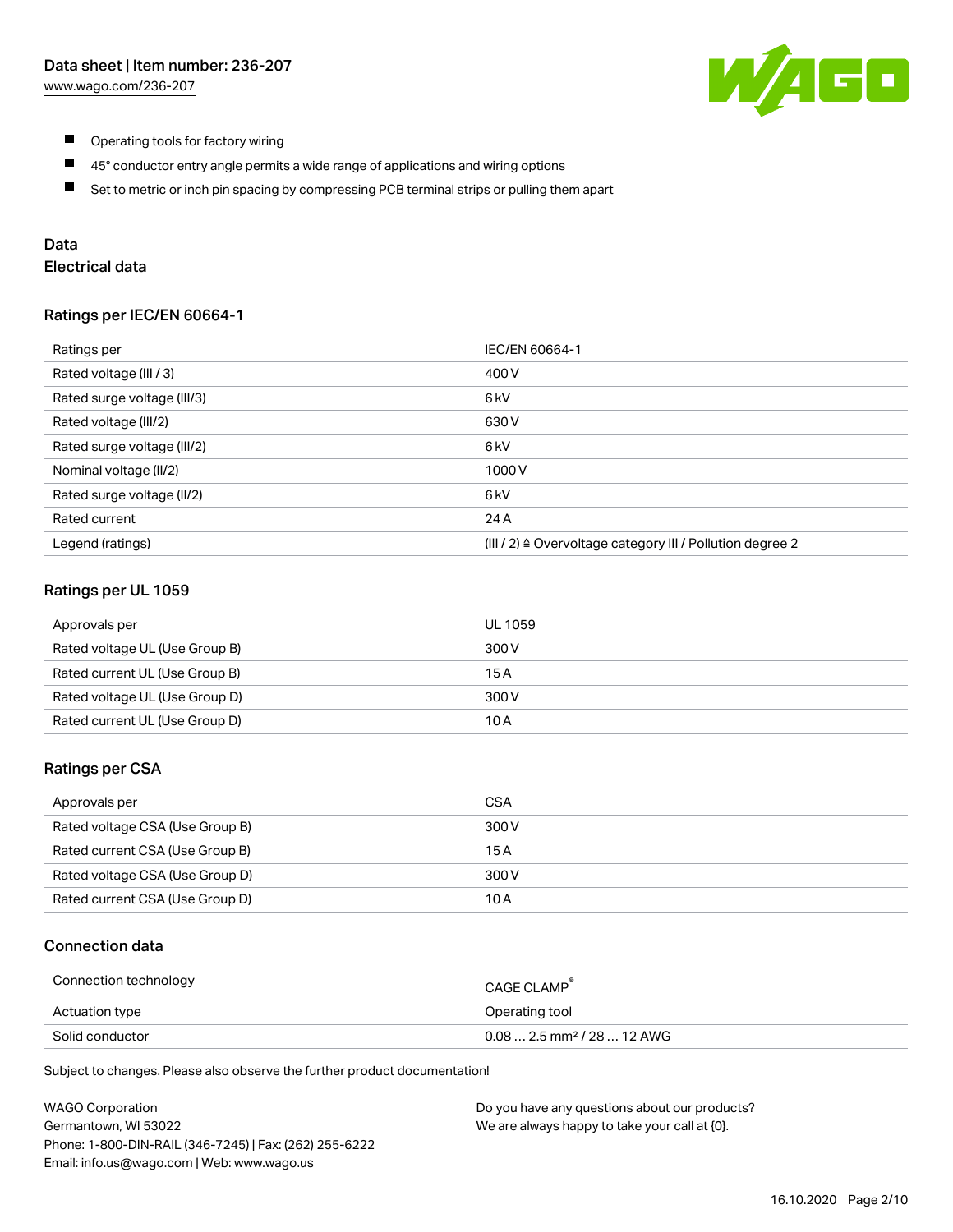[www.wago.com/236-207](http://www.wago.com/236-207)



| Fine-stranded conductor                           | $0.08$ 2.5 mm <sup>2</sup> / 28  12 AWG |
|---------------------------------------------------|-----------------------------------------|
| Fine-stranded conductor; with insulated ferrule   | $0.251.5$ mm <sup>2</sup>               |
| Fine-stranded conductor; with uninsulated ferrule | $0.251.5$ mm <sup>2</sup>               |
| Strip length                                      | $56$ mm $/ 0.20.24$ inch                |
| Conductor connection direction to PCB             | 45°                                     |
| Pole No.                                          |                                         |
| Total number of connection points                 | 7                                       |
| Total number of potentials                        |                                         |
| Number of connection types                        |                                         |
| Number of levels                                  | ◀                                       |
| Note (conductor cross-section)                    | 12 AWG: THHN, THWN                      |

# Physical data

| Pin spacing                          | 7.5/7.62 mm / 0.295/0.3 inch |
|--------------------------------------|------------------------------|
| Width                                | 54.8 mm / 2.157 inch         |
| Height                               | 17 mm / 0.669 inch           |
| Height from the surface              | 13 mm / 0.512 inch           |
| Depth                                | 14 mm / 0.551 inch           |
| Solder pin length                    | 4 mm                         |
| Solder pin dimensions                | $0.7 \times 0.7$ mm          |
| Drilled hole diameter with tolerance | $1.1$ <sup>(+0.1)</sup> mm   |

## PCB contact

| PCB contact                         | THT                                      |
|-------------------------------------|------------------------------------------|
| Solder pin arrangement              | over the entire terminal strip (in-line) |
| Number of solder pins per potential |                                          |

## Material Data

| Color                       | gray                                  |
|-----------------------------|---------------------------------------|
| Material group              |                                       |
| Insulation material         | Polyamide (PA66)                      |
| Flammability class per UL94 | V <sub>0</sub>                        |
| Clamping spring material    | Chrome nickel spring steel (CrNi)     |
| Contact material            | Electrolytic copper $(E_{\text{CL}})$ |
| Contact plating             | tin-plated                            |
| Fire load                   | 0.137 MJ                              |

Subject to changes. Please also observe the further product documentation!

| <b>WAGO Corporation</b>                                | Do you have any questions about our products? |
|--------------------------------------------------------|-----------------------------------------------|
| Germantown, WI 53022                                   | We are always happy to take your call at {0}. |
| Phone: 1-800-DIN-RAIL (346-7245)   Fax: (262) 255-6222 |                                               |
| Email: info.us@wago.com   Web: www.wago.us             |                                               |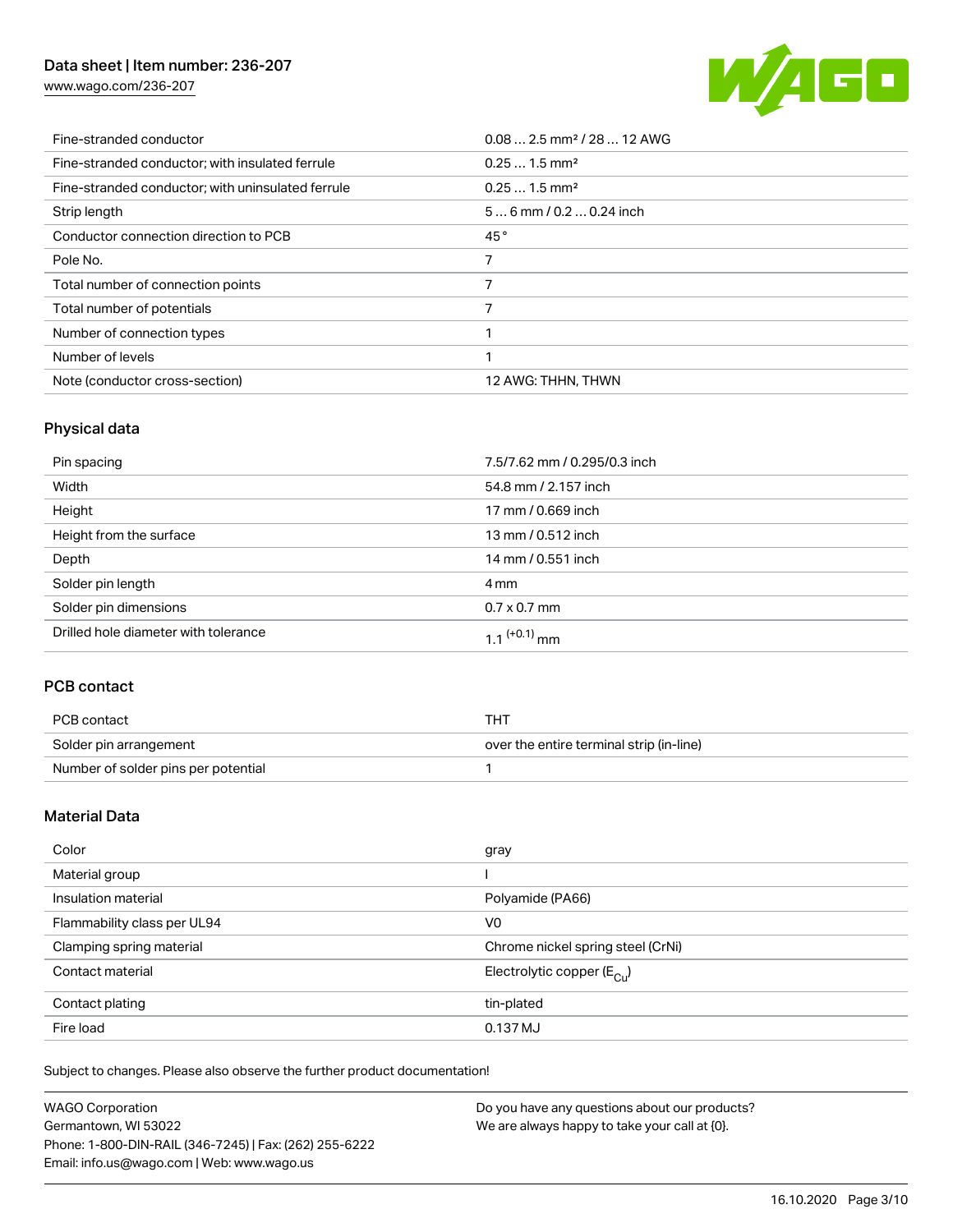[www.wago.com/236-207](http://www.wago.com/236-207)



| Weight                            | 7.6 <sub>g</sub> |
|-----------------------------------|------------------|
| <b>Environmental Requirements</b> |                  |
| Limit temperature range           | $-60+105 °C$     |
| Commercial data                   |                  |

| Product Group         | 4 (Printed Circuit) |
|-----------------------|---------------------|
| Packaging type        | <b>BOX</b>          |
| Country of origin     | CН                  |
| <b>GTIN</b>           | 4044918767989       |
| Customs tariff number | 85369010000         |

## Approvals / Certificates

#### Country specific Approvals

|      |                                        |                           | Certificate |
|------|----------------------------------------|---------------------------|-------------|
| Logo | Approval                               | Additional Approval Text  | name        |
| Ж    | <b>CSA</b><br>DEKRA Certification B.V. | C <sub>22.2</sub> No. 158 | 1673957     |

#### Ship Approvals

| Logo                     | Approval                  | <b>Additional Approval Text</b> | Certificate<br>name |
|--------------------------|---------------------------|---------------------------------|---------------------|
| 國                        | BV<br>Bureau Veritas S.A. | IEC 60998                       | 11915/D0<br>BV      |
| <b>BUREAU</b><br>VERITAS |                           |                                 |                     |

## **Counterpart**

#### Compatible products

#### check

Item no.: 231-125 Testing plug module with contact stud; Pin spacing 7.62 mm / 0.3 in; 2,50 mm²; orange [www.wago.com/231-125](http://www.wago.com/231-125)

Subject to changes. Please also observe the further product documentation!

WAGO Corporation Germantown, WI 53022 Phone: 1-800-DIN-RAIL (346-7245) | Fax: (262) 255-6222 Email: info.us@wago.com | Web: www.wago.us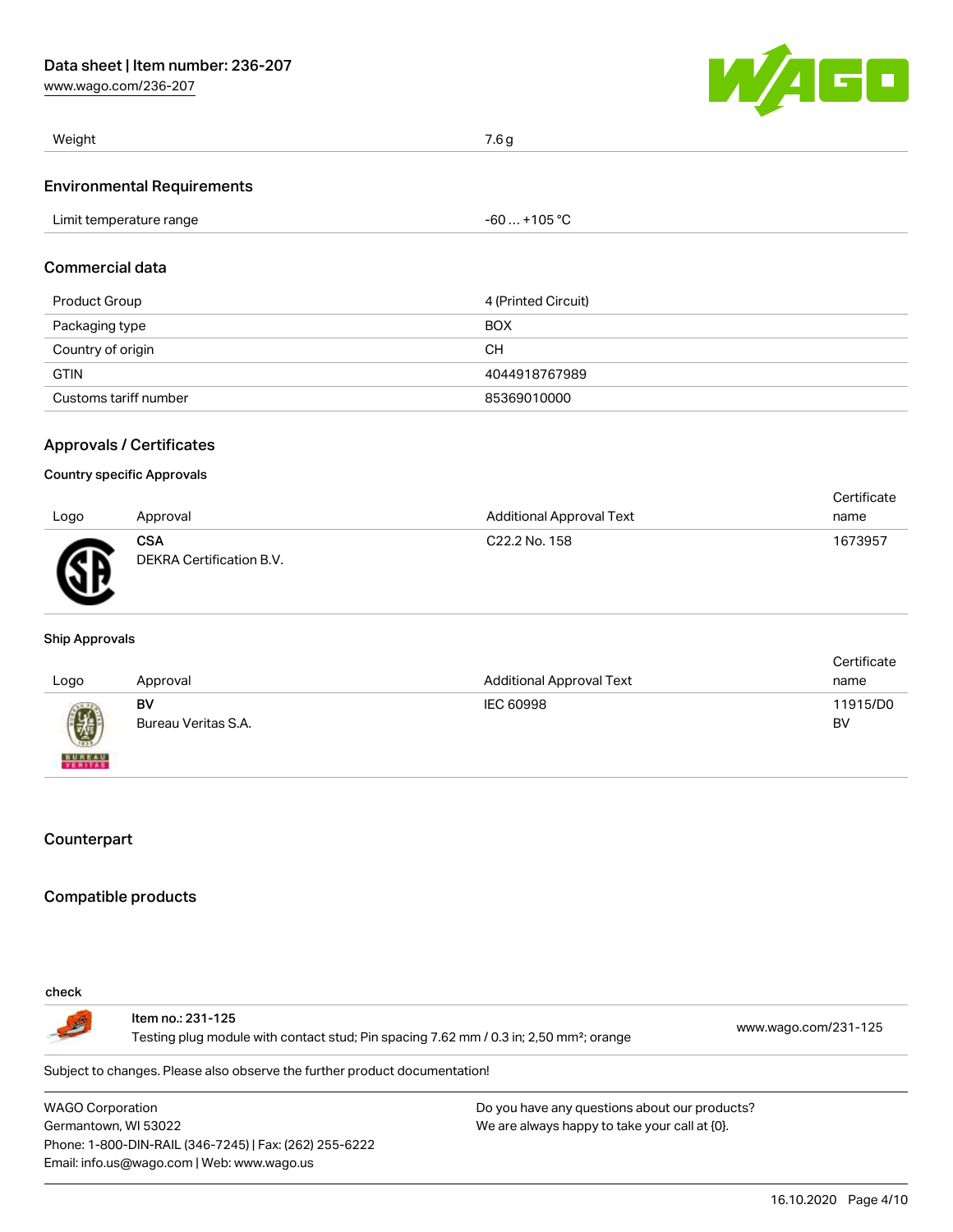[www.wago.com/236-207](http://www.wago.com/236-207)



|                            | Item no.: 231-161<br>Testing plug module with contact stud; for 236 Series; Pin spacing 7.5 mm / 0.295 in; gray                                                                    | www.wago.com/231-161             |
|----------------------------|------------------------------------------------------------------------------------------------------------------------------------------------------------------------------------|----------------------------------|
| tools                      |                                                                                                                                                                                    |                                  |
|                            | Item no.: 210-657<br>Operating tool; Blade: 3.5 x 0.5 mm; with a partially insulated shaft; short; multicoloured                                                                   | www.wago.com/210-657             |
|                            | Item no.: 210-658<br>Operating tool; Blade: 3.5 x 0.5 mm; with a partially insulated shaft; angled; short; multicoloured                                                           | www.wago.com/210-658             |
|                            | Item no.: 210-720<br>Operating tool; Blade: 3.5 x 0.5 mm; with a partially insulated shaft; multicoloured                                                                          | www.wago.com/210-720             |
|                            | Item no.: 236-332<br>Operating tool; natural                                                                                                                                       | www.wago.com/236-332             |
|                            | Item no.: 236-335<br>Operating tool; gray                                                                                                                                          | www.wago.com/236-335             |
| <b>Marking accessories</b> |                                                                                                                                                                                    |                                  |
|                            | Item no.: 210-332/750-020<br>Marking strips; as a DIN A4 sheet; MARKED; 1-20 (80x); Height of marker strip: 3 mm; Strip length 182<br>mm; Horizontal marking; Self-adhesive; white | www.wago.com/210-332<br>/750-020 |
|                            | Item no.: 210-332/762-020<br>Marking strips; as a DIN A4 sheet; MARKED; 1-20 (80x); Height of marker strip: 3 mm; Strip length 182<br>mm; Horizontal marking; Self-adhesive; white | www.wago.com/210-332<br>/762-020 |
| ferrule                    |                                                                                                                                                                                    |                                  |
|                            | Item no.: 216-101<br>Ferrule; Sleeve for 0.5 mm <sup>2</sup> / AWG 22; uninsulated; electro-tin plated; silver-colored                                                             | www.wago.com/216-101             |
|                            | Item no.: 216-102<br>Ferrule; Sleeve for 0.75 mm <sup>2</sup> / AWG 20; uninsulated; electro-tin plated; silver-colored                                                            | www.wago.com/216-102             |
|                            | Item no.: 216-103<br>Ferrule; Sleeve for 1 mm <sup>2</sup> / AWG 18; uninsulated; electro-tin plated                                                                               | www.wago.com/216-103             |
|                            | Item no.: 216-104<br>Ferrule; Sleeve for 1.5 mm <sup>2</sup> / AWG 16; uninsulated; electro-tin plated; silver-colored                                                             | www.wago.com/216-104             |
|                            | Item no.: 216-121<br>Ferrule; Sleeve for 0.5 mm <sup>2</sup> / AWG 22; uninsulated; electro-tin plated; silver-colored                                                             | www.wago.com/216-121             |
|                            | Item no.: 216-122<br>Ferrule; Sleeve for 0.75 mm <sup>2</sup> / AWG 20; uninsulated; electro-tin plated; silver-colored                                                            | www.wago.com/216-122             |
|                            | Item no.: 216-123<br>Ferrule; Sleeve for 1 mm <sup>2</sup> / AWG 18; uninsulated; electro-tin plated; silver-colored                                                               | www.wago.com/216-123             |
|                            | Item no.: 216-124<br>Ferrule; Sleeve for 1.5 mm <sup>2</sup> / AWG 16; uninsulated; electro-tin plated                                                                             | www.wago.com/216-124             |

Subject to changes. Please also observe the further product documentation!

WAGO Corporation Germantown, WI 53022 Phone: 1-800-DIN-RAIL (346-7245) | Fax: (262) 255-6222 Email: info.us@wago.com | Web: www.wago.us Do you have any questions about our products? We are always happy to take your call at {0}.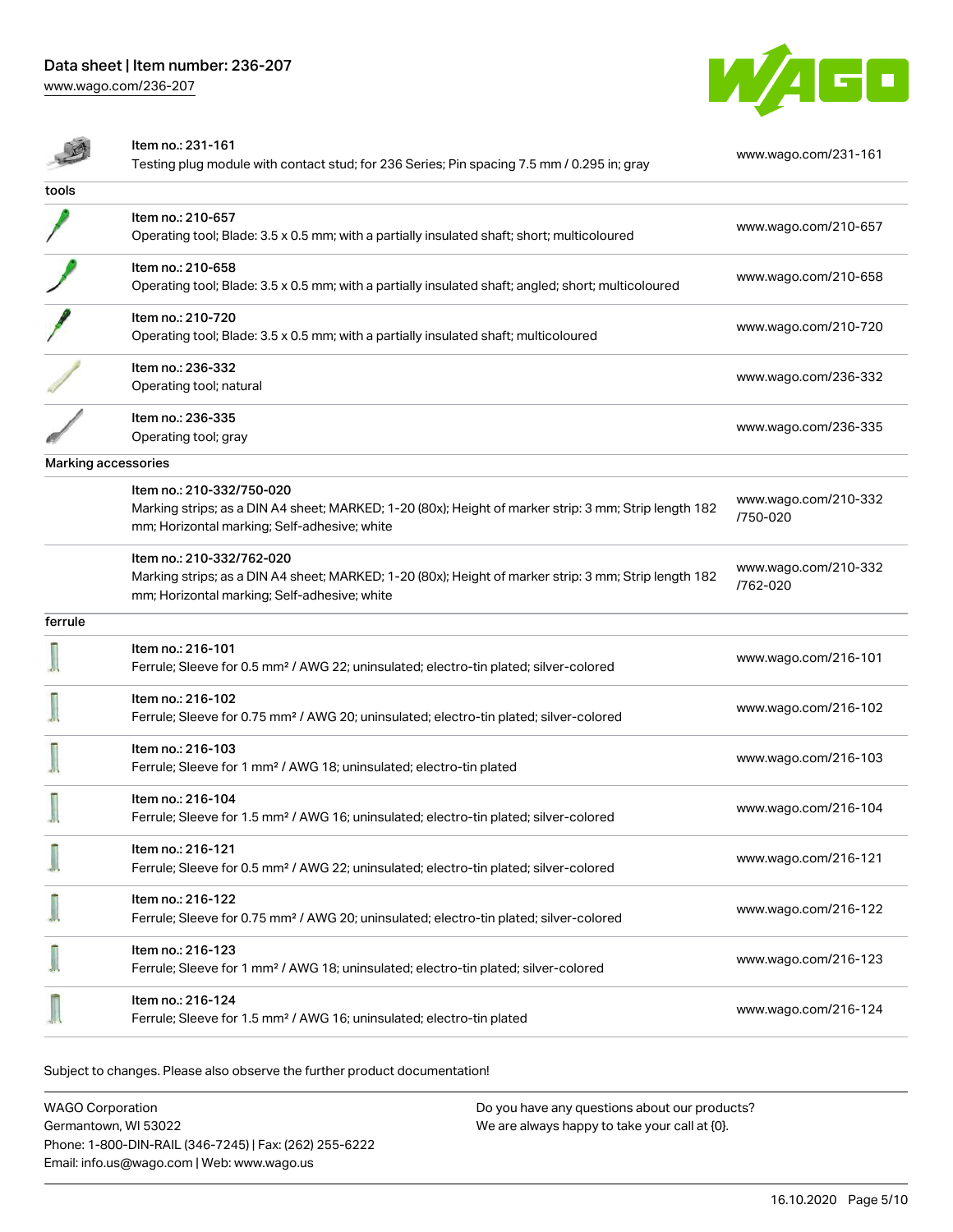[www.wago.com/236-207](http://www.wago.com/236-207)



| Item no.: 216-131<br>Ferrule; Sleeve for 0.25 mm <sup>2</sup> / AWG 24; uninsulated; electro-tin plated; silver-colored                                                                           | www.wago.com/216-131 |
|---------------------------------------------------------------------------------------------------------------------------------------------------------------------------------------------------|----------------------|
| Item no.: 216-132<br>Ferrule; Sleeve for 0.34 mm <sup>2</sup> / AWG 24; uninsulated; electro-tin plated                                                                                           | www.wago.com/216-132 |
| Item no.: 216-141<br>Ferrule; Sleeve for 0.5 mm <sup>2</sup> / 20 AWG; uninsulated; electro-tin plated; electrolytic copper; gastight<br>crimped; acc. to DIN 46228, Part 1/08.92                 | www.wago.com/216-141 |
| Item no.: 216-142<br>Ferrule; Sleeve for 0.75 mm <sup>2</sup> / 18 AWG; uninsulated; electro-tin plated; electrolytic copper; gastight<br>crimped; acc. to DIN 46228, Part 1/08.92                | www.wago.com/216-142 |
| Item no.: 216-143<br>Ferrule; Sleeve for 1 mm <sup>2</sup> / AWG 18; uninsulated; electro-tin plated; electrolytic copper; gastight<br>crimped; acc. to DIN 46228, Part 1/08.92                   | www.wago.com/216-143 |
| Item no.: 216-144<br>Ferrule; Sleeve for 1.5 mm <sup>2</sup> / AWG 16; uninsulated; electro-tin plated; electrolytic copper; gastight<br>crimped; acc. to DIN 46228, Part 1/08.92; silver-colored | www.wago.com/216-144 |
| Item no.: 216-151<br>Ferrule; Sleeve for 0.25 mm <sup>2</sup> / AWG 24; uninsulated; electro-tin plated                                                                                           | www.wago.com/216-151 |
| Item no.: 216-152<br>Ferrule; Sleeve for 0.34 mm <sup>2</sup> / AWG 24; uninsulated; electro-tin plated                                                                                           | www.wago.com/216-152 |
| Item no.: 216-201<br>Ferrule; Sleeve for 0.5 mm <sup>2</sup> / 20 AWG; insulated; electro-tin plated; white                                                                                       | www.wago.com/216-201 |
| Item no.: 216-202<br>Ferrule; Sleeve for 0.75 mm <sup>2</sup> / 18 AWG; insulated; electro-tin plated; gray                                                                                       | www.wago.com/216-202 |
| Item no.: 216-203<br>Ferrule; Sleeve for 1 mm <sup>2</sup> / AWG 18; insulated; electro-tin plated; red                                                                                           | www.wago.com/216-203 |
| Item no.: 216-204<br>Ferrule; Sleeve for 1.5 mm <sup>2</sup> / AWG 16; insulated; electro-tin plated; black                                                                                       | www.wago.com/216-204 |
| Item no.: 216-221<br>Ferrule; Sleeve for 0.5 mm <sup>2</sup> / 20 AWG; insulated; electro-tin plated; white                                                                                       | www.wago.com/216-221 |
| Item no.: 216-222<br>Ferrule; Sleeve for 0.75 mm <sup>2</sup> / 18 AWG; insulated; electro-tin plated; gray                                                                                       | www.wago.com/216-222 |
| Item no.: 216-223<br>Ferrule; Sleeve for 1 mm <sup>2</sup> / AWG 18; insulated; electro-tin plated; red                                                                                           | www.wago.com/216-223 |
| Item no.: 216-224<br>Ferrule; Sleeve for 1.5 mm <sup>2</sup> / AWG 16; insulated; electro-tin plated; black                                                                                       | www.wago.com/216-224 |
| Item no.: 216-241<br>Ferrule; Sleeve for 0.5 mm <sup>2</sup> / 20 AWG; insulated; electro-tin plated; electrolytic copper; gastight<br>crimped; acc. to DIN 46228, Part 4/09.90; white            | www.wago.com/216-241 |
| $Hcm$ $m1$ , $m1$ , $m1$                                                                                                                                                                          |                      |

Item no.: 216-242

Subject to changes. Please also observe the further product documentation!

WAGO Corporation Germantown, WI 53022 Phone: 1-800-DIN-RAIL (346-7245) | Fax: (262) 255-6222 Email: info.us@wago.com | Web: www.wago.us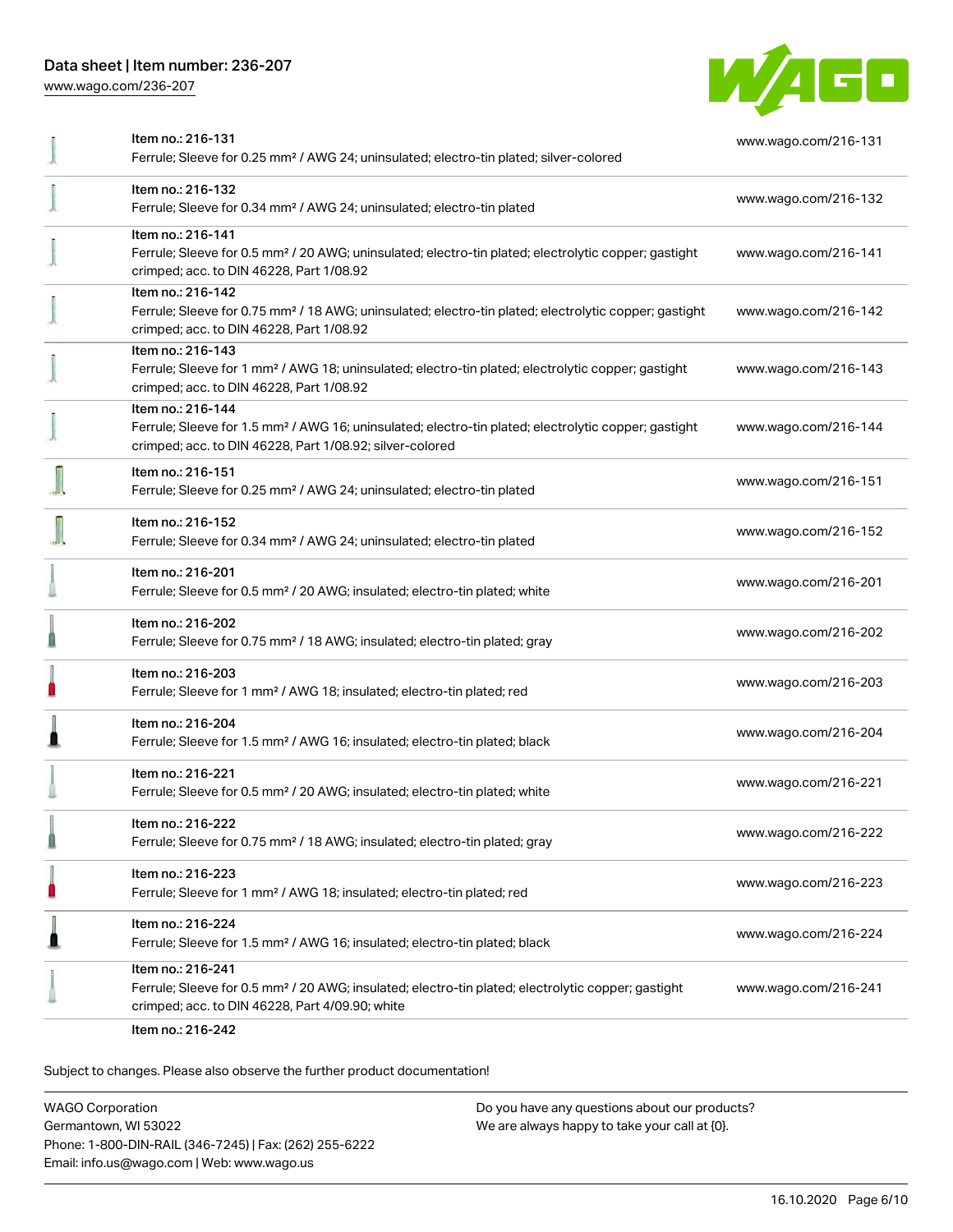[www.wago.com/236-207](http://www.wago.com/236-207)



| Ferrule; Sleeve for 0.75 mm <sup>2</sup> / 18 AWG; insulated; electro-tin plated; electrolytic copper; gastight<br>crimped; acc. to DIN 46228, Part 4/09.90; gray                                       | www.wago.com/216-242 |
|---------------------------------------------------------------------------------------------------------------------------------------------------------------------------------------------------------|----------------------|
| Item no.: 216-243<br>Ferrule; Sleeve for 1 mm <sup>2</sup> / AWG 18; insulated; electro-tin plated; electrolytic copper; gastight crimped; www.wago.com/216-243<br>acc. to DIN 46228, Part 4/09.90; red |                      |
| Item no.: 216-244<br>Ferrule; Sleeve for 1.5 mm <sup>2</sup> / AWG 16; insulated; electro-tin plated; electrolytic copper; gastight<br>crimped; acc. to DIN 46228, Part 4/09.90; black                  | www.wago.com/216-244 |
| Item no.: 216-262<br>Ferrule; Sleeve for 0.75 mm <sup>2</sup> / 18 AWG; insulated; electro-tin plated; electrolytic copper; gastight<br>crimped; acc. to DIN 46228, Part 4/09.90; gray                  | www.wago.com/216-262 |
| Item no.: 216-263<br>Ferrule; Sleeve for 1 mm <sup>2</sup> / AWG 18; insulated; electro-tin plated; electrolytic copper; gastight crimped; www.wago.com/216-263<br>acc. to DIN 46228, Part 4/09.90; red |                      |
| Item no.: 216-264<br>Ferrule; Sleeve for 1.5 mm <sup>2</sup> / AWG 16; insulated; electro-tin plated; electrolytic copper; gastight<br>crimped; acc. to DIN 46228, Part 4/09.90; black                  | www.wago.com/216-264 |
| Item no.: 216-284<br>Ferrule; Sleeve for 1.5 mm <sup>2</sup> / AWG 16; insulated; electro-tin plated; electrolytic copper; gastight<br>crimped; acc. to DIN 46228, Part 4/09.90; black                  | www.wago.com/216-284 |
| Item no.: 216-301<br>Ferrule; Sleeve for 0.25 mm <sup>2</sup> / AWG 24; insulated; electro-tin plated; yellow                                                                                           | www.wago.com/216-301 |
| Item no.: 216-302<br>Ferrule; Sleeve for 0.34 mm <sup>2</sup> / 22 AWG; insulated; electro-tin plated; green                                                                                            | www.wago.com/216-302 |
| Item no.: 216-321<br>Ferrule; Sleeve for 0.25 mm <sup>2</sup> / AWG 24; insulated; electro-tin plated; yellow                                                                                           | www.wago.com/216-321 |
| Item no.: 216-322<br>Ferrule; Sleeve for 0.34 mm <sup>2</sup> / 22 AWG; insulated; electro-tin plated; green                                                                                            | www.wago.com/216-322 |

## Downloads Documentation

| <b>Additional Information</b><br>Technical explanations | Apr 3, 2019 | pdf<br>3.6 MB | Download |
|---------------------------------------------------------|-------------|---------------|----------|
|                                                         |             |               |          |
| <b>CAD files</b>                                        |             |               |          |
| CAD data                                                |             |               |          |
| 2D/3D Models 236-207                                    |             | <b>URL</b>    | Download |
| <b>PCB Design</b>                                       |             |               |          |

Subject to changes. Please also observe the further product documentation!

WAGO Corporation Germantown, WI 53022 Phone: 1-800-DIN-RAIL (346-7245) | Fax: (262) 255-6222 Email: info.us@wago.com | Web: www.wago.us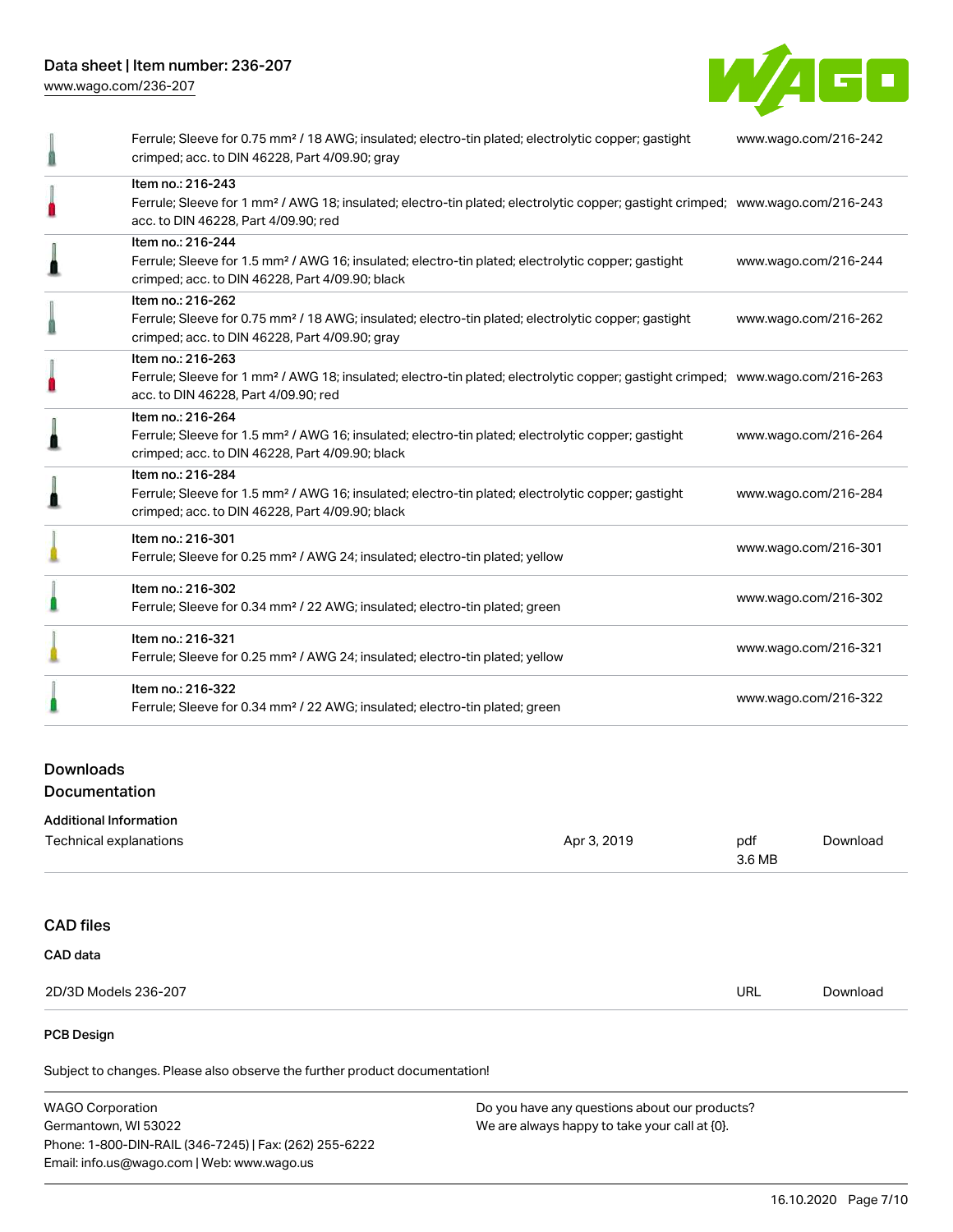

URL [Download](https://www.wago.com/us/d/UltraLibrarian_URLS_236-207)

#### Symbol and Footprint 236-207

CAx data for your PCB design, consisting of "schematic symbols and PCB footprints", allow easy integration of the WAGO component into your development environment.

#### Supported formats:

- $\blacksquare$ Accel EDA 14 & 15
- $\blacksquare$ Altium 6 to current version
- $\blacksquare$ Cadence Allegro
- $\blacksquare$ **DesignSpark**
- $\blacksquare$ Eagle Libraries
- $\blacksquare$ KiCad
- $\blacksquare$ Mentor Graphics BoardStation
- $\blacksquare$ Mentor Graphics Design Architect
- $\blacksquare$ Mentor Graphics Design Expedition 99 and 2000
- $\blacksquare$ OrCAD 9.X PCB and Capture
- $\blacksquare$ PADS PowerPCB 3, 3.5, 4.X, and 5.X
- $\blacksquare$ PADS PowerPCB and PowerLogic 3.0
- $\blacksquare$ PCAD 2000, 2001, 2002, 2004, and 2006
- $\blacksquare$ Pulsonix 8.5 or newer
- $\blacksquare$ STL
- $\blacksquare$ 3D STEP
- $\blacksquare$ TARGET 3001!
- $\blacksquare$ View Logic ViewDraw
- П Quadcept
- $\blacksquare$ Zuken CadStar 3 and 4
- $\blacksquare$ Zuken CR-5000 and CR-8000

PCB Component Libraries (EDA), PCB CAD Library Ultra Librarian

#### CAE data

| ZUKEN Portal 236-207 | URL | Download |
|----------------------|-----|----------|
|                      |     |          |

## Installation Notes

#### Conductor termination

Subject to changes. Please also observe the further product documentation!

WAGO Corporation Germantown, WI 53022 Phone: 1-800-DIN-RAIL (346-7245) | Fax: (262) 255-6222 Email: info.us@wago.com | Web: www.wago.us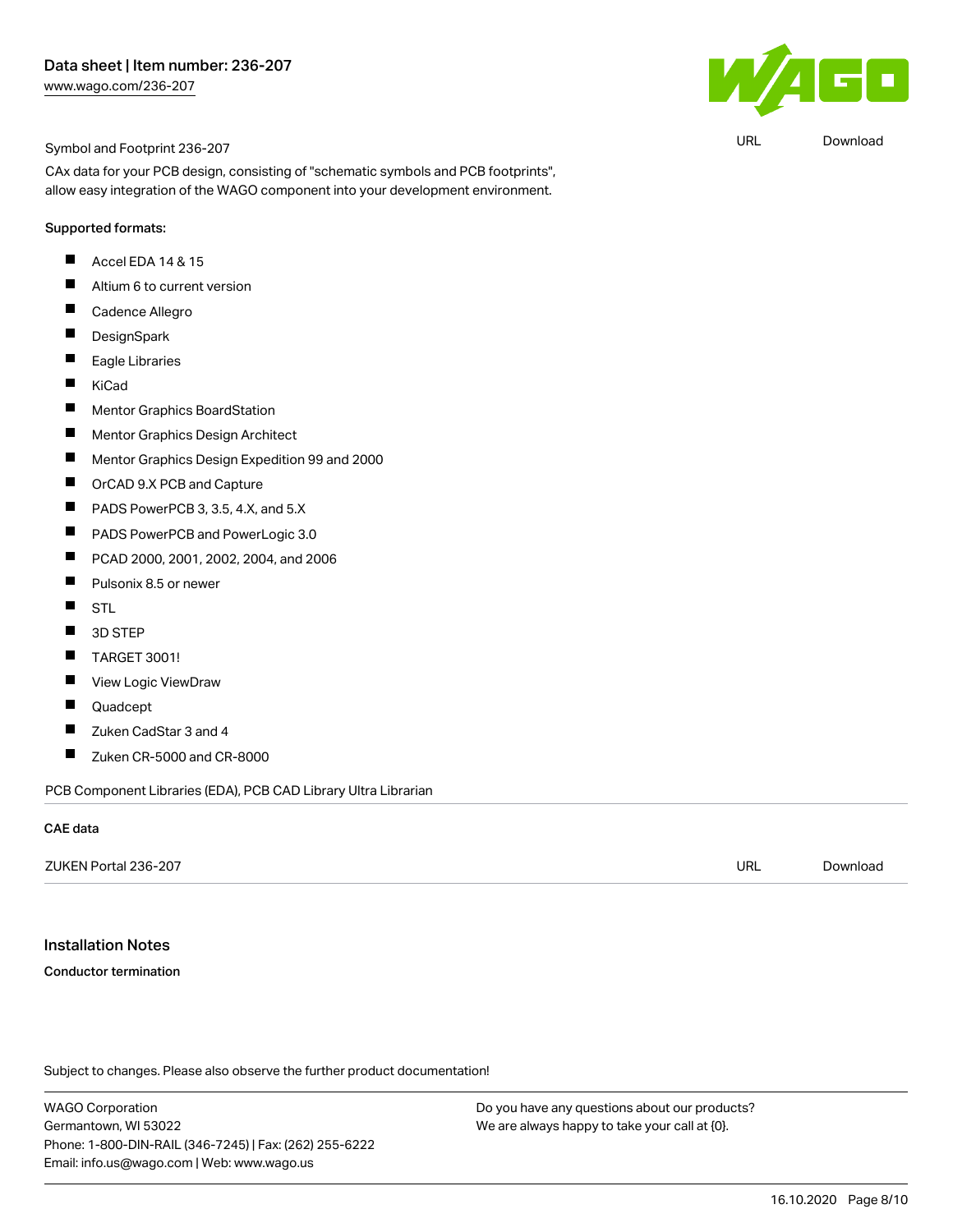## Data sheet | Item number: 236-207 [www.wago.com/236-207](http://www.wago.com/236-207)





Inserting a conductor via 3.5 mm screwdriver.



screwdriver.

Inserting a conductor via 3.5 mm Inserting a conductor via operating tool.

Screwdriver actuation parallel to conductor entry.

Screwdriver actuation perpendicular to conductor entry.



Compared to standard screwdrivers, these operating tools are far more convenient for wiring PCB terminal strips at factory.

Installation

Subject to changes. Please also observe the further product documentation!

WAGO Corporation Germantown, WI 53022 Phone: 1-800-DIN-RAIL (346-7245) | Fax: (262) 255-6222 Email: info.us@wago.com | Web: www.wago.us